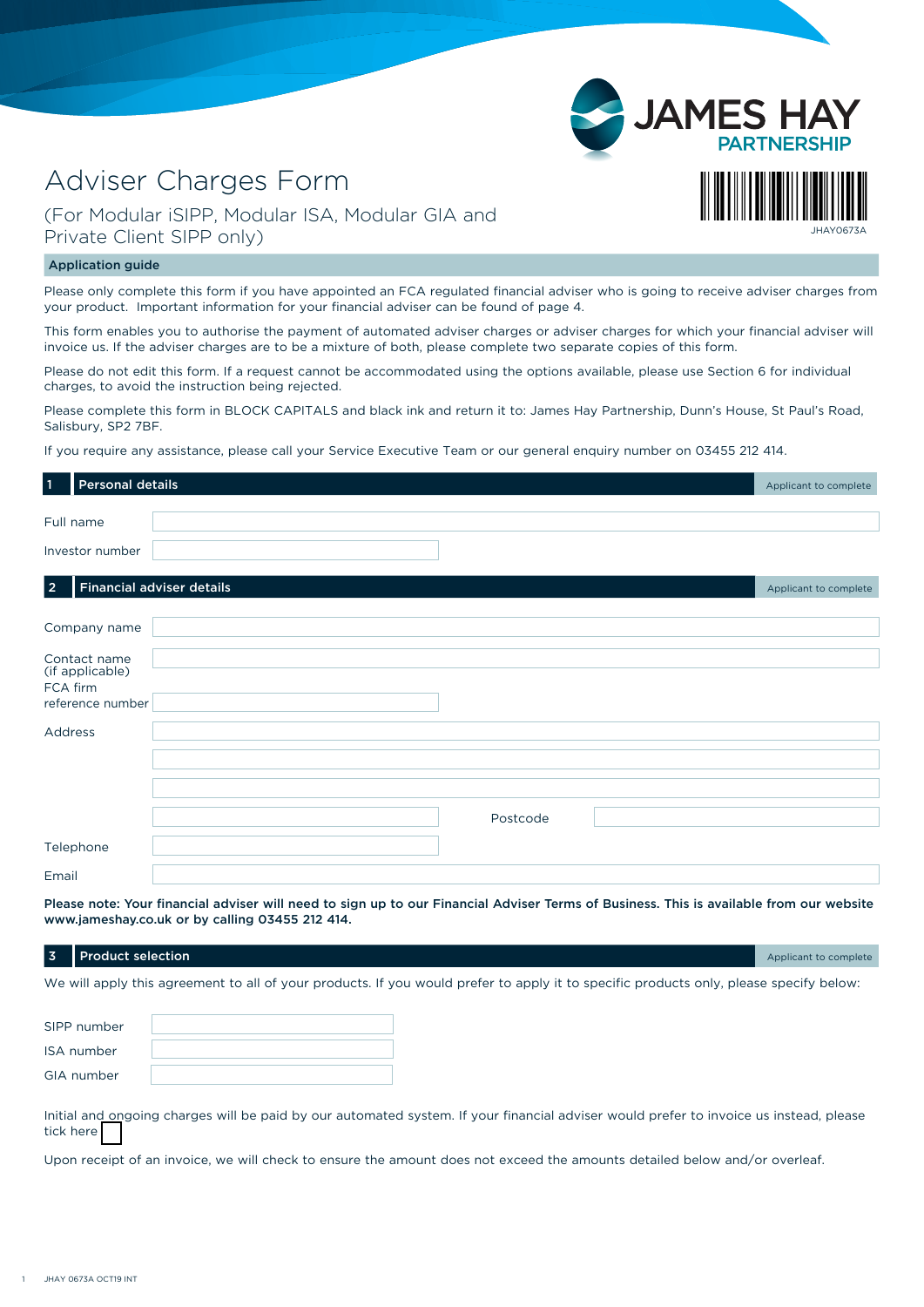| <b>Initial charges</b><br>4 |                                                                                                |                                                                                                                                   | Applicant to complete |
|-----------------------------|------------------------------------------------------------------------------------------------|-----------------------------------------------------------------------------------------------------------------------------------|-----------------------|
|                             |                                                                                                | PLEASE NOTE: The maximum adviser charge we will facilitate from the product is 5% (including VAT).                                |                       |
|                             | CONTRIBUTIONS/SUBSCRIPTIONS/PAYMENTS IN                                                        |                                                                                                                                   |                       |
| Percentage                  | %                                                                                              | of each contribution/subscription/payment in received                                                                             |                       |
| OR                          |                                                                                                |                                                                                                                                   |                       |
| Fixed amount                | £                                                                                              | of each contribution/subscription/payment in received                                                                             |                       |
|                             | wish for the charge to be calculated from the total amount after tax reclaim, please tick here | The above applies to single and regular payments, and will be calculated on the amount before any tax reclaim (for SIPPs). If you |                       |
| <b>TRANSFERS IN</b>         |                                                                                                |                                                                                                                                   |                       |
| Percentage                  | %                                                                                              | of each transfer received                                                                                                         |                       |
| <b>OR</b>                   |                                                                                                |                                                                                                                                   |                       |
| Fixed amount                | £                                                                                              | of each transfer received                                                                                                         |                       |
| <b>INVESTMENTS</b>          |                                                                                                |                                                                                                                                   |                       |
| Percentage                  | %<br>up to                                                                                     | of each new investment into Investment Centre funds                                                                               |                       |
|                             |                                                                                                |                                                                                                                                   |                       |
| Percentage                  | %<br>up to                                                                                     | of each new investment into Whole of Market assets or Specialist                                                                  |                       |
| <b>OR</b>                   |                                                                                                | Investment top ups                                                                                                                |                       |
| Fixed amount                | up to $E$                                                                                      | of each new investment into Whole of Market assets or Specialist<br>Investment top ups                                            |                       |

**Please note: Any adviser charges for investments should be stated on the trade instruction.**

| Ongoing charges - to be paid from your James Hay product<br><b>5a</b> |                                                                                               |      |                                         |      | Applicant to complete |
|-----------------------------------------------------------------------|-----------------------------------------------------------------------------------------------|------|-----------------------------------------|------|-----------------------|
|                                                                       | Please note: The maximum adviser charge to be facilitated must not exceed 5% (including VAT). |      |                                         |      |                       |
| Percentage                                                            |                                                                                               | %    | of the value of your product, per annum |      |                       |
| OR.                                                                   |                                                                                               |      |                                         |      |                       |
| Fixed amount                                                          | £                                                                                             |      | per annum                               |      |                       |
| OR.                                                                   |                                                                                               |      |                                         |      |                       |
| Tiered percentage                                                     |                                                                                               |      |                                         |      |                       |
| From                                                                  | £0.00                                                                                         | to   | £                                       | take | %                     |
| From                                                                  | £                                                                                             | to   | £                                       | take | %                     |
| From                                                                  | £                                                                                             | to   | £                                       | take | %                     |
| From                                                                  | £                                                                                             | to   | £                                       | take | %                     |
| Over                                                                  | £                                                                                             | take | %                                       |      |                       |

If you wish to **exclude** any asset groups from the calculations above, please specify below. Please note that we are unable to exclude individual investments or investment manager/stockbroker accounts.

All Investment Centre funds (including Managed Portfolio Panel)

All Whole of Market assets

All assets held with an investment manager or stockbroker

All Specialist Investments

Cash held in the product bank account

Cash held with cash panel providers

Commercial property

How frequently would you like your ongoing adviser charges paid? Monthly Quarterly Half-yearly Annually

If no option is selected, we will default to paying the charges quarterly.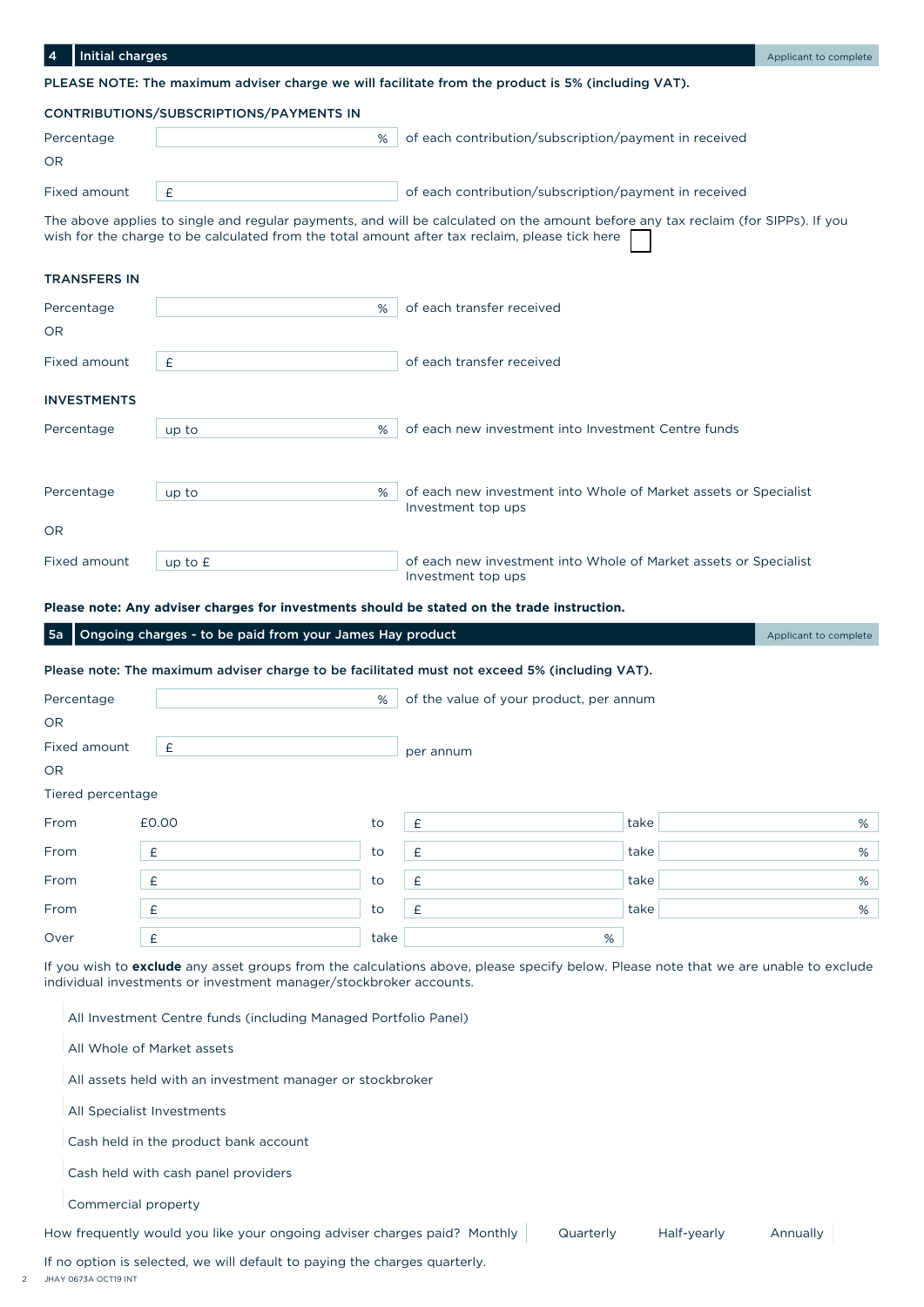| 5b                                  | Ongoing charges - to be paid by third parties        |                                                                                                                                   | Applicant to complete |
|-------------------------------------|------------------------------------------------------|-----------------------------------------------------------------------------------------------------------------------------------|-----------------------|
|                                     |                                                      |                                                                                                                                   |                       |
| Percentage                          | %                                                    | per annum                                                                                                                         |                       |
| <b>OR</b>                           |                                                      |                                                                                                                                   |                       |
| Fixed amount                        | £                                                    | per annum                                                                                                                         |                       |
|                                     | The frequency will be determined by the third party. |                                                                                                                                   |                       |
|                                     |                                                      | For future investments, any ongoing charge that is to be paid by a third party should be requested on the trade instruction.      |                       |
|                                     |                                                      | If you would like a third party to charge at the above rate on any existing investments held, please specify which parties below: |                       |
| All                                 |                                                      |                                                                                                                                   |                       |
| <b>OR</b>                           |                                                      |                                                                                                                                   |                       |
| Specific third parties named below: |                                                      |                                                                                                                                   |                       |
|                                     |                                                      |                                                                                                                                   |                       |

| ,我们也不会有什么?""我们的人,我们也不会有什么?""我们的人,我们也不会有什么?""我们的人,我们也不会有什么?""我们的人,我们也不会有什么?""我们的人 |  |
|----------------------------------------------------------------------------------|--|
| ,我们也不会有什么?""我们的人,我们也不会有什么?""我们的人,我们也不会有什么?""我们的人,我们也不会有什么?""我们的人,我们也不会有什么?""我们的人 |  |

#### Please note: The maximum adviser charge to be facilitated must not exceed 5% (including VAT).

| l 6         | One-off charge                                                                                                                                                                       | Applicant to complete |
|-------------|--------------------------------------------------------------------------------------------------------------------------------------------------------------------------------------|-----------------------|
|             | If you wish for a one-off charge to be paid to your financial adviser, please confirm the amount and product below. An invoice from<br>them will need to be included with this form. |                       |
|             | One-off amount (to be invoiced) $\mathsf{E}$                                                                                                                                         |                       |
| <b>SIPP</b> |                                                                                                                                                                                      |                       |
| <b>ISA</b>  |                                                                                                                                                                                      |                       |
| GIA         |                                                                                                                                                                                      |                       |
|             | If no option is selected, the charge will be paid from the product named on the invoice.                                                                                             |                       |

#### **Please note: Only SIPP related charges can be paid from the SIPP.**

| Declaration |
|-------------|
|             |

Applicant to complete

I authorise James Hay Partnership to pay charges to my financial adviser as detailed in this form.

I confirm that my financial adviser has provided me with a key features illustration in respect of these adviser charges.

I agree that it is my responsibility to inform you in writing if I wish for these payments to stop, or if I change or remove my financial adviser.

I confirm that this agreement replaces any existing agreements that have been set up previously.

Applicant's name

Applicant's signature

Date